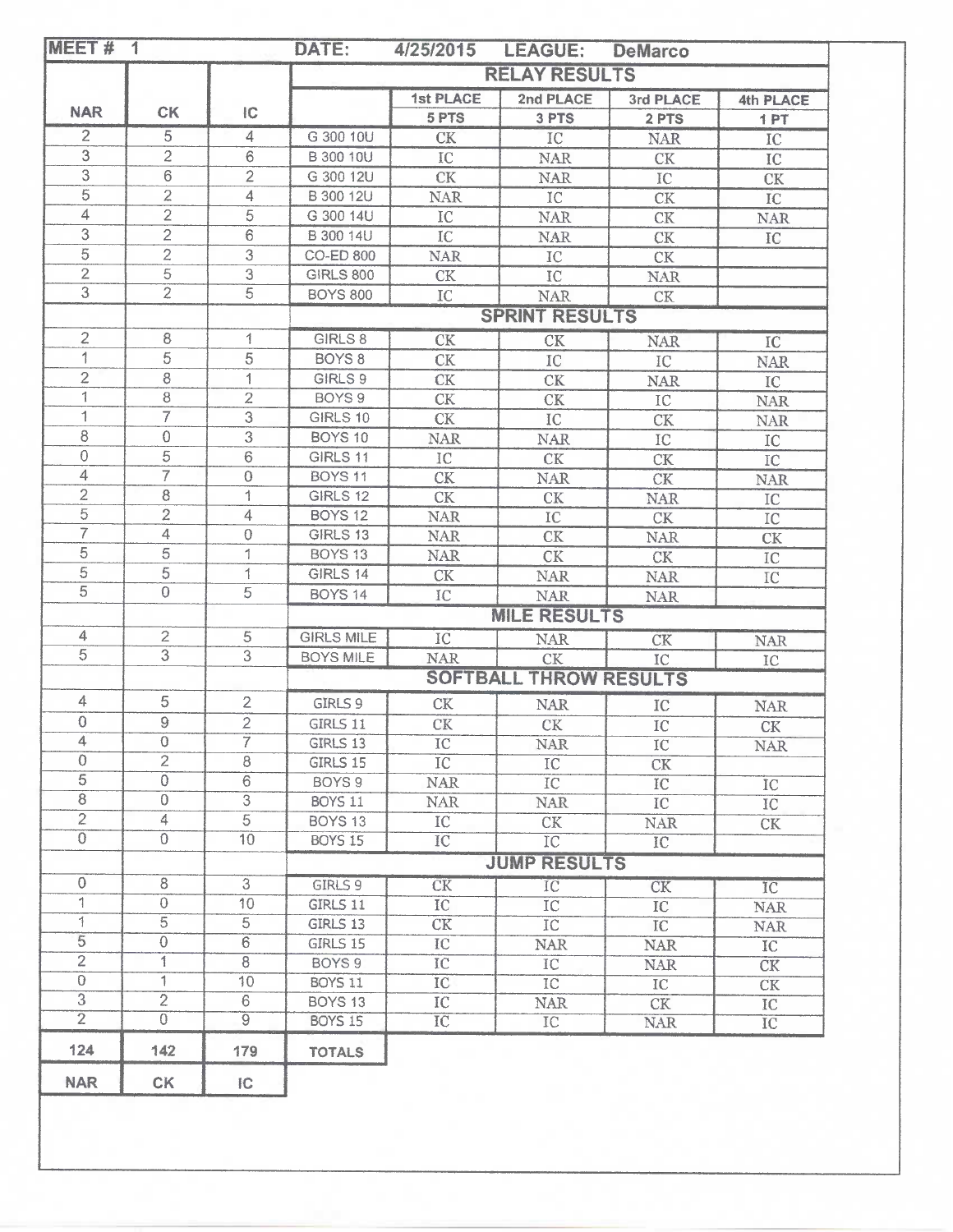|                                                  | TRACK SHEET 300 RELAYS MEET # $1$ DATE: $4 - 25 - 15$ |                                                 |                                   |                                                |                              |                          |  |
|--------------------------------------------------|-------------------------------------------------------|-------------------------------------------------|-----------------------------------|------------------------------------------------|------------------------------|--------------------------|--|
|                                                  | $\overline{1}$                                        | $\overline{2}$                                  | $\overline{3}$                    | $\overline{4}$                                 | $\overline{5}$               | 6                        |  |
| G 10U                                            | $CTK - 50.1$                                          |                                                 | $TC - 56.8$ NAR -55 $5$           | 工C-5%2                                         | $\overline{\phantom{a}}$     | m.                       |  |
| <b>B</b> 10U                                     | $\pm c - 49.8$                                        |                                                 | $NAE - 51.1$ $CTK - 51.3$         | IC<br>$-54,5$                                  |                              | -                        |  |
| G 12U                                            |                                                       | $CTK - 45.0$ NAR - 47.2 IC - 48.7               |                                   | $27K - 49.3$                                   |                              |                          |  |
| <b>B</b> 12U                                     |                                                       | NAR- 441 IC - 45.2                              | $CTK - 46.0$                      | $E = 48.1$                                     |                              |                          |  |
| G 14U                                            |                                                       |                                                 |                                   | $TC - 46.2$ NAR - 46.5 $CTK - 46.6$ NAR - 48.5 | $\overline{\phantom{0}}$     | ÷                        |  |
| <b>B</b> 14U                                     |                                                       | $IC - 42.5$ NAR - 44.6                          | $CTK - 44.7$                      | 工C - 47,4                                      |                              | -                        |  |
|                                                  |                                                       |                                                 | <b>SPRINTS</b>                    |                                                |                              |                          |  |
| GIRLS 8                                          | $( TK - \mu_1)$                                       |                                                 | $CTK - 11.2   NAE - 11.6  = 11.7$ |                                                |                              |                          |  |
|                                                  | Cusack, F.                                            | Collard, L.                                     | Jerge, A,                         | Howard T.                                      |                              |                          |  |
| BOYS 8                                           | $CTK -10.16$                                          | $TC - 10.9$                                     | $TC = 11.0$ $NAP-11.1$            |                                                | $\mathbf{m}$ .               | $\sim$                   |  |
|                                                  | Sabatino, A.                                          | Moffet <sub>, C</sub> ,                         | Flaneru, P.                       | Doctmon, U.                                    |                              |                          |  |
| GIRLS 9                                          | $CTK - 11.9$                                          | $CTK - 12.8$                                    | $NAR - 12, 8$                     | $TC - 13.2$                                    |                              |                          |  |
|                                                  | $Proven20, M  T  05, C.$                              |                                                 | Moe, H.                           | Accurso, J.                                    |                              |                          |  |
| BOYS 9                                           |                                                       | $CTK - 12.4$ $CTK - 12.5$                       | $1 \pm c - 12.9$ NAR-13.0         |                                                |                              |                          |  |
|                                                  | Smith, W.                                             | Cusack G.                                       | $N$ u++ $1$ e, $C$ , $\parallel$  | Christian, C.                                  |                              |                          |  |
| GIRLS $10$                                       |                                                       | $CTK - 12.1$ $TC - 12.6$                        |                                   | $CTK - 12.9$ $PIAE - 14.0$                     | $\blacksquare$               | $\tilde{\phantom{a}}$    |  |
|                                                  | $\mathsf{Baransi}, \mathsf{s}$                        | Benzin S                                        | Seitz, T.                         | Franz, L.                                      |                              |                          |  |
| <b>BOYS 10</b>                                   |                                                       | $NAR - 11,3$ $NAR - 12.3$                       | 土C-124                            | 工で -14.4                                       |                              |                          |  |
|                                                  |                                                       | Cercone, S. Wurst, E.                           | Horning, M                        | Accurso, J.                                    |                              |                          |  |
| GIRLS 11                                         | $FC - 12,3$                                           | $CTK - 12.4$                                    | $CTK - 12.7$                      | $TC - 13.2$                                    | $\sim$                       |                          |  |
|                                                  | Eblinq, I                                             | Martin <sub>.</sub> C.                          | Hardick, 8.                       | Grasso, A.                                     |                              |                          |  |
| <b>BOYS 11</b>                                   | $CTK - 11.2$                                          | $MAP - II.3$                                    | $CTP = 11.4$                      | $NAE - II.5$                                   | $\blacksquare$               | $\blacksquare$           |  |
|                                                  |                                                       | Herstei, D. Cauley, R.                          | Cusack, A.                        | $Bailcy$ , H.                                  |                              |                          |  |
| <b>GIRLS 12</b>                                  |                                                       | $CTK - 11.1$ $CTK - 11.2$ $NAR - 11.7$          |                                   | $TC - 11.8$                                    | $\overline{\phantom{a}}$     | $\bar{\phantom{a}}$      |  |
|                                                  |                                                       | Glodzik, A. Paolini, R. Roselli, J. Mireles, E. |                                   |                                                |                              |                          |  |
| <b>BOYS 12</b>                                   | NAR- 11.3                                             | $TC - 11.4$                                     | $CTK - 11.7$                      | $TC - 12.0$                                    | $\qquad \qquad \blacksquare$ |                          |  |
|                                                  | Jerge O.                                              | Serra, M.                                       | Filonczuzal Ahrens, A.            |                                                |                              |                          |  |
| GIRLS 13                                         | $NAZ - 11.1$                                          | $CTK - 113$                                     |                                   | $NAP - 11.9$ $CTK - 12.0$                      | $\equiv$                     |                          |  |
|                                                  | Szanyi L.                                             | Dovle, L.                                       | VanVessen Gl                      | Martin, J.                                     |                              |                          |  |
| BOYS 13                                          | $NAR - 11.4$                                          | $C + K - 11.5$                                  | $CTE - 11.8$                      | $TC - 11.9$                                    | $\overline{\phantom{a}}$     | $\overline{\phantom{0}}$ |  |
|                                                  | Marshall A.                                           | Cusack Q                                        | Sinorto. A                        | Salaria J,                                     |                              |                          |  |
| GIRLS $14$                                       | $CTK - 11.6$                                          | $NAR - 11.7$                                    | $NA2 - 118$                       | $TC - 11.9$                                    | $\overline{\phantom{a}}$     | $\overline{\phantom{0}}$ |  |
|                                                  | Hardick, E.                                           | Larence, A.                                     | Couley, E.                        | Lewandowski, 4                                 |                              |                          |  |
| <b>BOYS 14</b>                                   | $TC - 10,5$                                           | $NAZ - 113$                                     | $NAP - 123$                       |                                                | $\blacksquare$               |                          |  |
|                                                  | Keller, A.                                            | Sabuda A                                        | Wurst. O.                         |                                                |                              |                          |  |
| <b>MILE</b><br>IC - 6:513 NAR - 7:077 CTK -1:172 |                                                       |                                                 |                                   |                                                |                              |                          |  |
| <b>GIRLS</b>                                     | Joncevski, K. Charles, E.                             |                                                 | Hardick, E.                       | $HAP - 7419$                                   | $\overline{\phantom{a}}$     | $\blacksquare$           |  |
|                                                  | $NAR-WZ0$                                             | $CTK - bi21$                                    |                                   | Ald, M.<br>$TC - 7.29$                         | ÷.                           |                          |  |
| <b>BOYS</b>                                      | Cauley, R.                                            | Cusack, A.                                      | <b>士C -bi55</b><br>Keller, A      |                                                |                              |                          |  |
|                                                  |                                                       |                                                 | 800 RELAYS                        | $B$ aritot, N,                                 |                              |                          |  |
| CO-ED                                            |                                                       | NAR-208.4 IC -245.8                             | $CK - 293.7$                      | $\sim$                                         | ÷                            | ÷.                       |  |
| <b>GIRLS</b>                                     | $CTK - 2107.6$                                        | $TC - 2:13.0$                                   | $NAR - 2.15.5$                    |                                                | ۰                            |                          |  |
| <b>BOYS</b>                                      |                                                       | $TC - 2$ : 01.4 NAR - 2112.1                    | $CTK - 21131$                     | $\blacksquare$                                 | $\blacksquare$               |                          |  |
|                                                  |                                                       |                                                 |                                   |                                                |                              |                          |  |